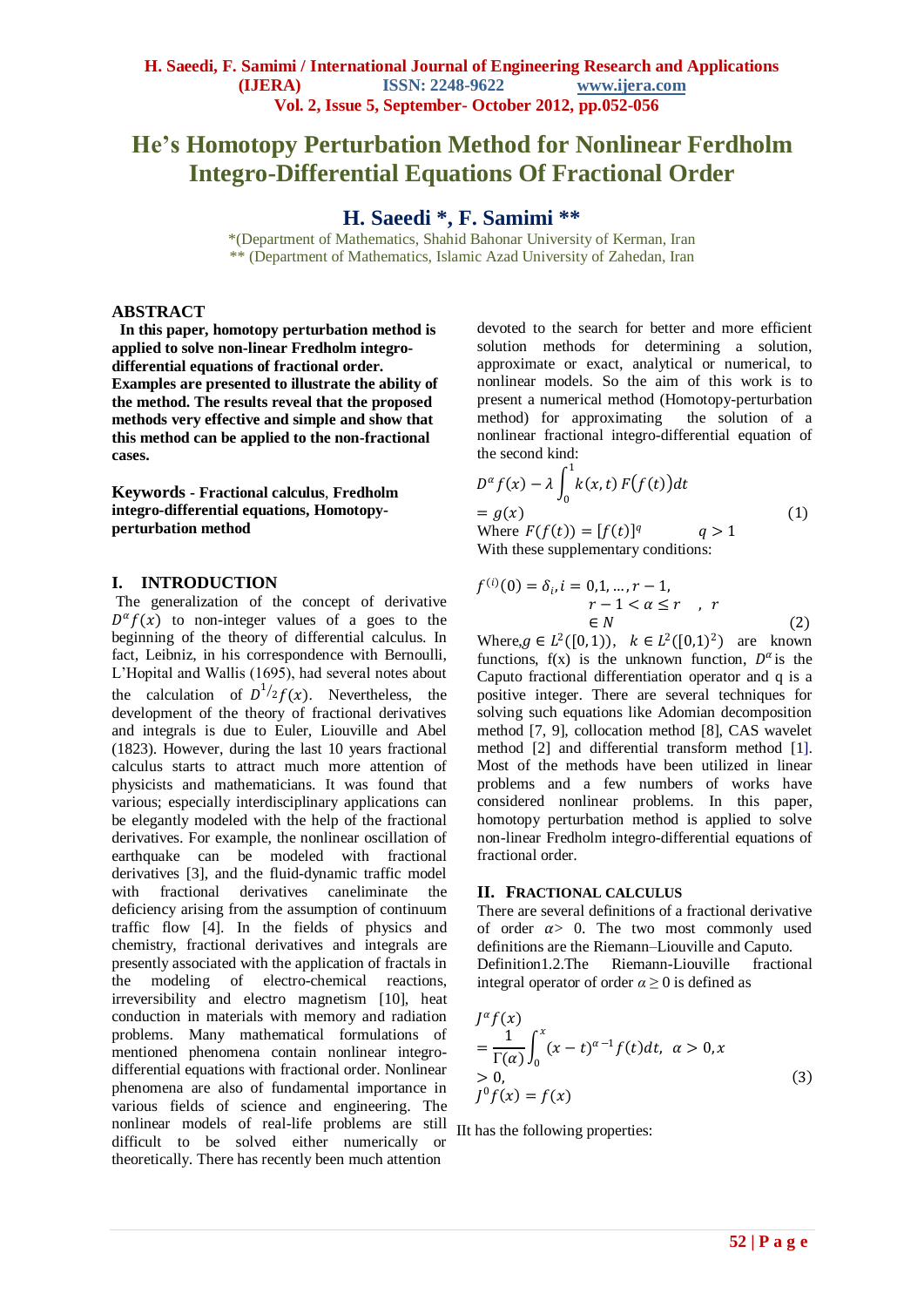## **H. Saeedi, F. Samimi / International Journal of Engineering Research and Applications (IJERA) ISSN: 2248-9622 www.ijera.com Vol. 2, Issue 5, September- October 2012, pp.052-056**

$$
J^{\alpha} x^{\gamma} = \frac{\Gamma(\gamma + 1)}{\Gamma(\alpha + \gamma + 1)} x^{\alpha + \gamma},
$$
  
 
$$
\gamma > -1,
$$
 (4)

Definition2.2.The Caputo definition of fractal derivative operator is given by

$$
D^{\alpha} f(x) = J^{m-\alpha} D^m f(x)
$$
  
= 
$$
\frac{1}{\Gamma(m-\alpha)} \int_0^x (x - t)^{m-\alpha-1} f^{(m)}(t) dt,
$$
 (5)

Where,  $m - 1 \le \alpha \le m$ ,  $m \in N$ ,  $x > 0$ . It has the following two basic properties:

$$
D^{\alpha} J^{\alpha} f(x) = f(x),
$$
  
\n
$$
J^{\alpha} D^{\alpha} f(x)
$$
  
\n
$$
= f(x)
$$
  
\n
$$
- \sum_{k=0}^{m-1} f^{(k)} (0^{+}) \frac{x^{k}}{k!},
$$
  
\n
$$
x > 0
$$
 (6)

#### **III. HOMOTOPY PERTURBATION METHOD FOR SOLVING EQ. (1)**

To illustrate the basic concept of homotopy perturbation method, consider the following nonlinear functional equation:

$$
A(U) = f(r)
$$
\nWith the following boundary conditions:

\n
$$
[7]
$$

With the following boundary conditions:

$$
\left(U,\frac{\partial U}{\partial n}\right)=0,\hspace{1cm}r\in\Gamma
$$

Where A is a general functional operator, B is a boundary operator, f(r) is a known analytic function, and  $\Gamma$  is the boundary of the domain  $\Omega$ . Generally speaking the operator A can be decomposed into two parts L and N, where L is a linear and N is a nonlinear operator. Eq. (7), therefore, can be rewritten as the following:

$$
L(U) + N(U) - f(r) = 0
$$

We construct a homotopy  $V(r, p): \Omega \times [0,1] \rightarrow R$ , which satisfies

$$
H(V, p) = (1-p)[L(V) - L(U_0)]+ p[A(V) - f(r)] = 0,p \in [0,1], \qquad r \in \Omega
$$
 (8)

Or

$$
H(V, p) = L(V) - L(U_0) + pL(U_0) + p[N(V) - f(r)] = 0
$$

Where,  $u_0$  is an initial approximation for the solution of Eq. (7).In this method, we use the homotopy parameter p to expand

$$
V = V_0 + pV_1 + p^2V_2 + \cdots
$$

The solution, usually an approximation to the solution, will be obtained by taking the limit as p tends to 1,

$$
U = \lim_{p \to 1} V = V_0 + V_1 + V_2
$$
  
+ ... (9)  
So illustrate the homotony perturbation method for

To illustrate the homotopy perturbation method, for nonlinear Ferdholm integro-differential equations of fractional order, we consider

$$
(1-p)(D^{\alpha} f_i(x))
$$
  
+  $p\left(D^{\alpha} f_i(x) - g_i(x) - \lambda \int_0^1 k(x,t) [f_i(t)]^q dt\right)$   
= 0 (10)  
Or

$$
D^{\alpha} f_i(x) = p \left( g_i(x) + \lambda \int_0^1 k(x, t) [f_i(t)]^q dt \right)
$$
 (11)

P is an embedding parameter which changes from zero to unity. Using the parameter  $p$ , we expand the solution of the Eq. (1) in the following form:

 $f_i(t) = f_0 + pf_1 + p^2 f_2 + \cdots$  (12) Substituting (12) into (11) and collecting the terms with the same powers of  $p$ , we obtain a series of equations of the form:

$$
p^0: \quad D^{\alpha} f_0 = 0 \tag{13}
$$

$$
p^{1}: D^{\alpha} f_{1} = g(x) + \lambda \int_{0}^{1} k(x, t) [f_{0}(t)]^{q} dt \quad (14)
$$

$$
p^2: \quad D^{\alpha} f_2 = \lambda \int_0^1 k(x, t) \, [f_1(t)]^q \, dt \tag{15}
$$

It is obvious that these equations can be easily solved by applying the operator  $J^{\alpha}$ , the inverse of the operator $D^{\alpha}$ , which is defined by (3). Hence, the components  $f_i(i = 0, 1, 2, ...)$  of the HPM solution can be determined. That is, by setting  $p = 1$ . In (11) we can entirely determine the HPM series solutions,  $f(x) = \sum_{k=0}^{\infty} f_i(x)$ .

#### **IV. APPLICATIONS**

.

In this section, in order to illustrate the method, we solve two examples and then we will compare the obtained results with the exact solutions.

Example 4.1. Consider the following fractional nonlinear integro-differential equation:

$$
D^{\alpha} f(x) = 2 - \frac{32}{15} x^2 + \int_0^1 x^2 t^2 [f(t)]^2 dt,
$$
  
0 \le x < 1,  
0 < \alpha \le 1 (16)

With this supplementary condition  $f(0) = 1$ . For  $\alpha = 1$ , we can get the exact solution

$$
f(x) = 1 + 2x.
$$

For  $\alpha = \frac{1}{4}$  $\frac{1}{4}$ , According to (11) we construct the following homotopy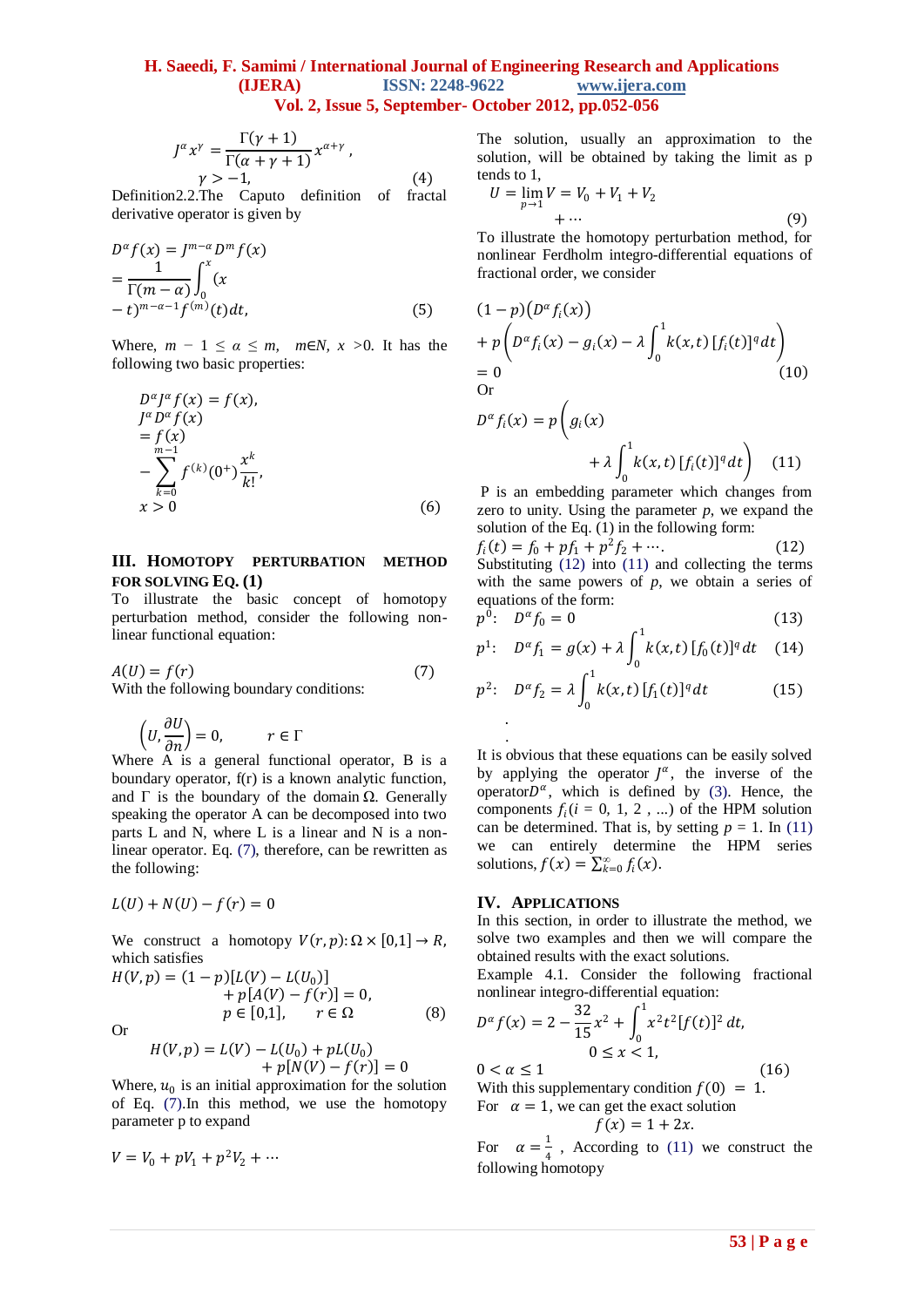## **H. Saeedi, F. Samimi / International Journal of Engineering Research and Applications (IJERA) ISSN: 2248-9622 www.ijera.com Vol. 2, Issue 5, September- October 2012, pp.052-056**

$$
D^{1/4}f(x) = p(g(x) + \int_0^1 x^2 t^2 [f(t)]^2 dt)
$$
 (17)  
Substituting (12) into (17)

$$
p^{0}: D^{1/4}f_{0}(x) = 0
$$
  
\n
$$
p^{1}: D^{1/4}f_{1}(x) = g(x) + \int_{0}^{1} x^{2}t^{2}[f_{0}(t)]^{2}dt
$$
  
\n
$$
p^{2}: D^{1/4}f_{2}(x) = \int_{0}^{1} x^{2}t^{2}[2f_{0}(t)f_{1}(t)]dt
$$
  
\n
$$
p^{3}: D^{1/4}f_{3}(x) = \int_{0}^{1} x^{2}t^{2}[2f_{0}(t)f_{2}(t) + f_{1}^{2}(t)]dt
$$
  
\n
$$
p^{4}: D^{1/4}f_{4}(x) = \int_{0}^{1} x^{2}t^{2}[2f_{0}(t)f_{3}(t) + 2f_{2}(t)f_{1}(t)]dt
$$

Consequently, by applying the operators  $J^{\alpha}$  to the above sets

$$
f_0(x) = 1
$$
  
\n
$$
f_1 = \frac{1154}{523} x^{1/4} - \frac{764}{541} x^{9/4}
$$
  
\n
$$
f_2(x) = \frac{893}{1386} x^{9/4}
$$
  
\n
$$
f_3(x) = \frac{718}{1169} x^{9/4}
$$
  
\n
$$
f_4(x) = \frac{317}{1250} x^{9/4}
$$

. .

. .

Therefore the approximations to the solutions of Example 4.1. For  $\alpha = \frac{1}{4}$  $\frac{1}{4}$  will be determined as

$$
f(x) = \sum_{i=0}^{\infty} f_i(x) = f_0 + f_1 + f_2 + f_3 + f_4 + \dots
$$

$$
= 1 + \frac{1154}{523} \sqrt[4]{x}
$$

The approximations to the solutions for  $\alpha = \frac{1}{2}$  $rac{1}{2}$  is

$$
f(x) = 1 + \frac{2821}{1250} \sqrt[2]{x}.
$$
  
Hence for  $\alpha = \frac{3}{4}$ ,  

$$
f(x) = 1 + \frac{346}{159} \sqrt[4]{x^3}.
$$

Fig. 1 shows the numerical results for  $\alpha = \frac{1}{4}$  $\frac{1}{4} \cdot \frac{1}{2}$  $\frac{1}{2}$   $\frac{3}{4}$  $\frac{3}{4}$ . The comparisons show that  $as \alpha \rightarrow 1$ , the approximate solutions tend to  $f(x) = 1 + 2x$ , which is the exact solution of the equation in the case of  $\alpha = 1$ .



Example 4.2**.** Consider the following nonlinear Fredholm integro-differential equation, of order  $\alpha = \frac{1}{2}$ 

$$
D^{1/2}f(x) = g(x) + \int_0^1 xt[f(t)]^2 dt
$$
  
0 \le x < 1  
17  
17

Where,  $g(x) = \frac{1}{16}$  $\frac{1}{\Gamma(\frac{3}{2})}\sqrt{x} - \frac{17}{12}$ 12 with these supplementary conditions  $f(0) = 1$ , with the exact solution,  $f(x) = 1 + x$ According to (11) we construct the following homotopy:

$$
D^{1/2}f(x) = p(g(x) + \int_0^1 xt[f(t)]^2 dt)
$$
 (19)  
Substituting (12) into (18)

$$
p^{0} : D^{1/2}f_{0}(x) = 0
$$
  
\n
$$
p^{1} : D^{1/2}f_{1}(x) = g(x) + \int_{0}^{1} xt[f_{0}(t)]^{2} dt
$$
  
\n
$$
p^{2} : D^{1/2}f_{2}(x) = \int_{0}^{1} xt[2f_{0}(t)f_{1}(t)] dt
$$
  
\n
$$
p^{3} : D^{1/2}f_{3}(x) = \int_{0}^{1} xt[2f_{0}(t)f_{2}(t) + f_{1}^{2}(t)] dt
$$
  
\n
$$
p^{4} : D^{1/2}f_{4}(x) = \int_{0}^{1} xt[2f_{0}(t)f_{3}(t) + 2f_{2}(t)f_{1}(t)] dt
$$

Consequently, by applying the operators  $J^{\alpha}$  to the above sets  $f_0(x) = 1$ 

$$
f_1 = x - \frac{1379}{2000} x
$$

 $\frac{3}{2}$ 

. .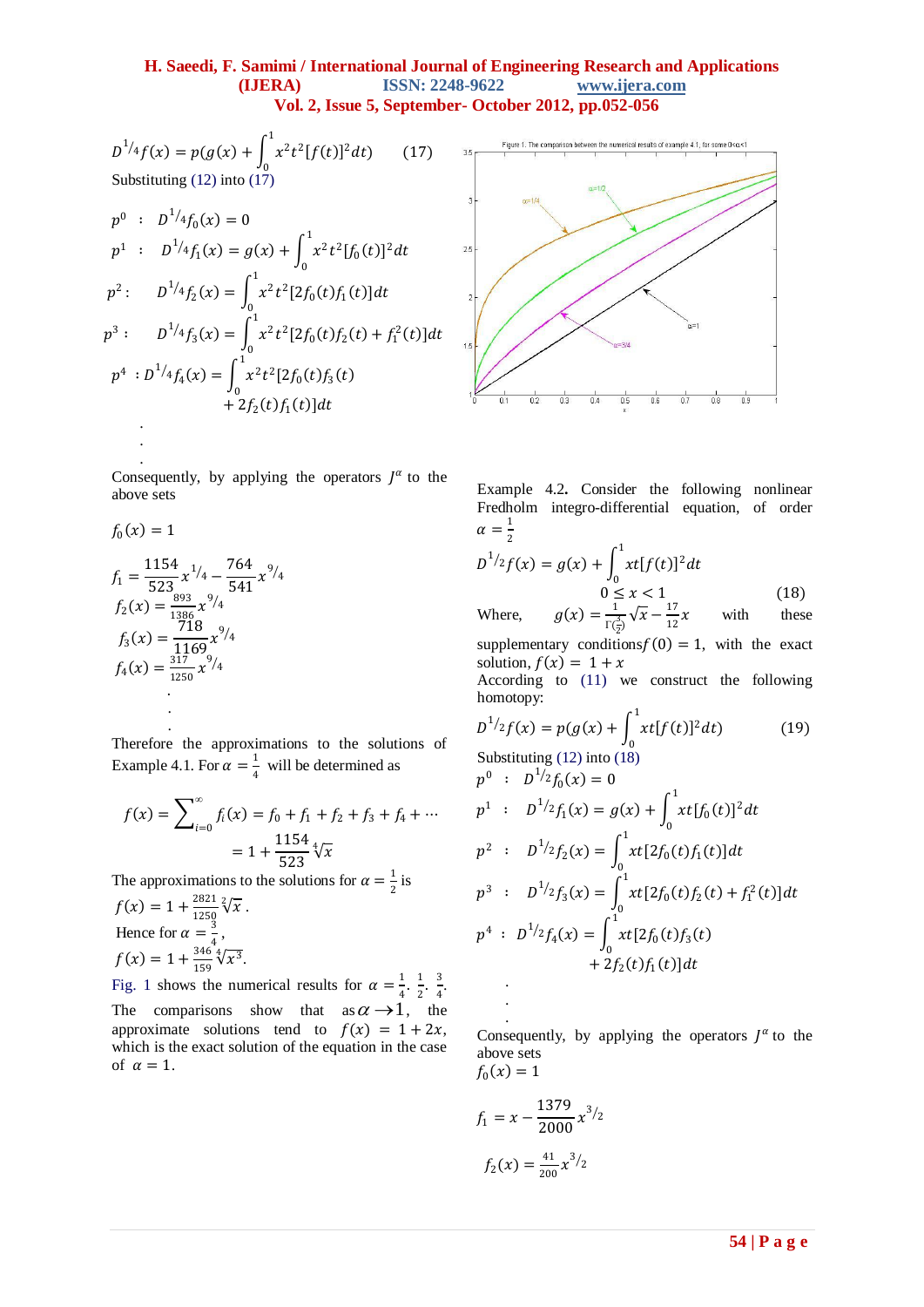### **H. Saeedi, F. Samimi / International Journal of Engineering Research and Applications (IJERA) ISSN: 2248-9622 www.ijera.com Vol. 2, Issue 5, September- October 2012, pp.052-056**

$$
f_3(x) = \frac{617}{5269} x^{3/2}
$$
  

$$
f_4(x) = \frac{471}{6173} x^{3/2}
$$

. .

Therefore the approximations to the solutions of Example 4.2. Will be determined as

$$
f(x) = \sum_{i=0}^{\infty} f_i(x) = f_0 + f_1 + f_2 + f_3 + f_4 + \dots
$$
  
= 1 + x

And hence,  $f(x) = 1 + x$ , which are the exact solution.

Example 4.3**.** Consider the following nonlinear Fredholm integro-differential equation, of order  $\alpha = \frac{3}{4}$ 4

$$
D^{3/4}f(x) = \frac{8}{5\Gamma(\frac{5}{4})}x^{5/4} - \frac{15}{8}x + \int_0^1 xt[f(t)]^3 dt + \int_0^1 xt[f(t)]^3 dt + 0 \le x < 1
$$
 (20)

With these supplementary Condition  $f(0) = 1$ , with the exact solution,  $f(x) = 1 + x^2$ 

According to (11) we construct the following homotopy:

$$
D^{3/4}f(x)
$$
\n
$$
= p(g(x) + \int_{0}^{1} xt[f(t)]^{3} dt)
$$
\n(21)\nSubstituting (12) into (21)\n
$$
p^{0}: D^{3/4}f_{0}(x) = 0
$$
\n
$$
p^{1}: D^{3/4}f_{1}(x) = g(x) + \int_{0}^{1} xt[f_{0}(t)]^{3} dt
$$
\n
$$
p^{2}: D^{3/4}f_{2}(x) = \int_{0}^{1} xt[3f_{0}(t)^{2}f_{1}(t)] dt
$$
\n
$$
p^{3}: D^{3/4}f_{3}(x) = \int_{0}^{1} xt[3f_{0}(t)^{2}f_{2}(t) + 3f_{0}(t)f_{1}(t)^{2}] dt
$$
\n
$$
p^{4}: D^{3/4}f_{4}(x) = \int_{0}^{1} xt[3f_{0}(t)^{2}f_{3}(t) + 6f_{0}(t) + f_{1}(t) + f_{2}(t) + f_{3}^{2}(t)] dt
$$

Consequently, by applying the operators  $J^{\alpha}$  to the above sets  $f_0(x) = 1$ 

$$
f_1 = x^2 - \frac{2137}{2500} x^{7/4}
$$

$$
f_2(x) = \frac{203}{479} x^{7/4}
$$

. .

$$
f_3(x) = \frac{232}{921}x^{7/4}
$$
  

$$
f_4(x) = \frac{779}{5000}x^{7/4}
$$

.

Therefore the approximations to the solutions of Example 4.3. Will be determined as

$$
f(x) = \sum_{i=0}^{\infty} f_i(x) = f_0 + f_1 + f_2 + f_3 + f_4 + \dots
$$
  
= 1 + x<sup>2</sup>

And hence  $f(x) = 1 + x^2$ , which are the exact solution.

#### **V. CONCLUSION**

This paper presents the use of the He's homotopy perturbation method, for non-linear ferdholm integro-differential equations of fractional order. We usually derive very good approximations to the solutions. It can be concluded that the He's homotopy perturbation method is a powerful and efficient technique infinding very good solutions for this kind of equations.

#### **ACKNOWLEDGEMENTS**

The authors wish to thank the reviewers for their useful Comments on this paper.

#### **REFERENCES**

- [1] Erturk VS, Momani S, Odibat Z. Application of generalized differential transform method to multi-order fractional differential equations. *Commun Nonlinear Sci Numer Simulat*,(2008), *13*:1642–54.
- [2] H. Saeedi, M. M. Moghadam, N. Mollahasani, and G. N. Chuev, A CAS wavelet method for solving nonlinear Fredholm Integro-differential equations of fractional order, *Communications in Nonliner Science and Numerical Simulation*, *vol. 16, no. 3*, (2011) pp. 1154–1163..
- [3] He JH. Nonlinear oscillation with fractional derivative and its applications . In*: International conference on vibrating engineering'98. China: Dalian*: (1998), p. 288–91.
- [4] He JH. "Some applications of nonlinear fractional differential equations and their approximations". *Bull Sci Techno;15(2)*, (1999), 86–90.
- [5] J.H. He, *Compute.Methods Appl. Mech. Eng*. (1999), 178.257.